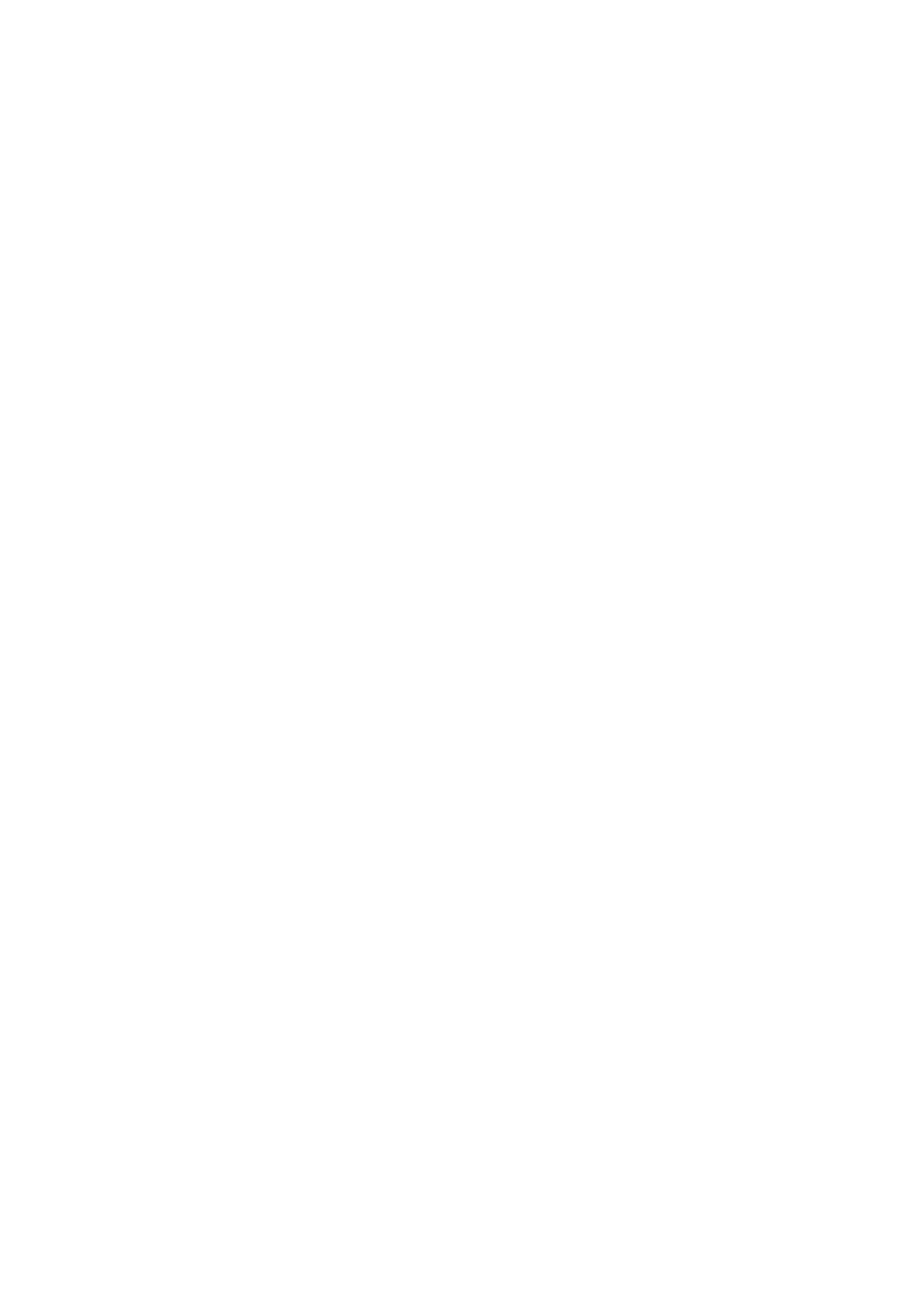

| <b>ITEM</b>  | <b>TABLE OF CONTENTS</b>                      | <b>PAGE</b>    |
|--------------|-----------------------------------------------|----------------|
| 1            | <b>Welcome</b>                                | 5              |
| $\mathbf{2}$ | <b>Apologies</b>                              | 5              |
| 3            | <b>Declaration of Interest</b>                | 5              |
| 4            | <b>Confirmation of Minutes</b>                | 5              |
| 5            | <b>Leave of Absence</b>                       | 5              |
| 6            | <b>Acknowledgements</b>                       | 5              |
| 7            | <b>Petitions</b>                              | 5              |
| 8            | <b>Deputations</b>                            | 5              |
| 9            | <b>Public Forum</b>                           | 5              |
| 10           | <b>Extraordinary Business</b>                 | 6              |
| 11           | <b>Auckland Transport Report - March 2022</b> | $\overline{7}$ |
| 12           | <b>Informal discussion items</b>              | 13             |
| 13           | <b>Consideration of Extraordinary Items</b>   |                |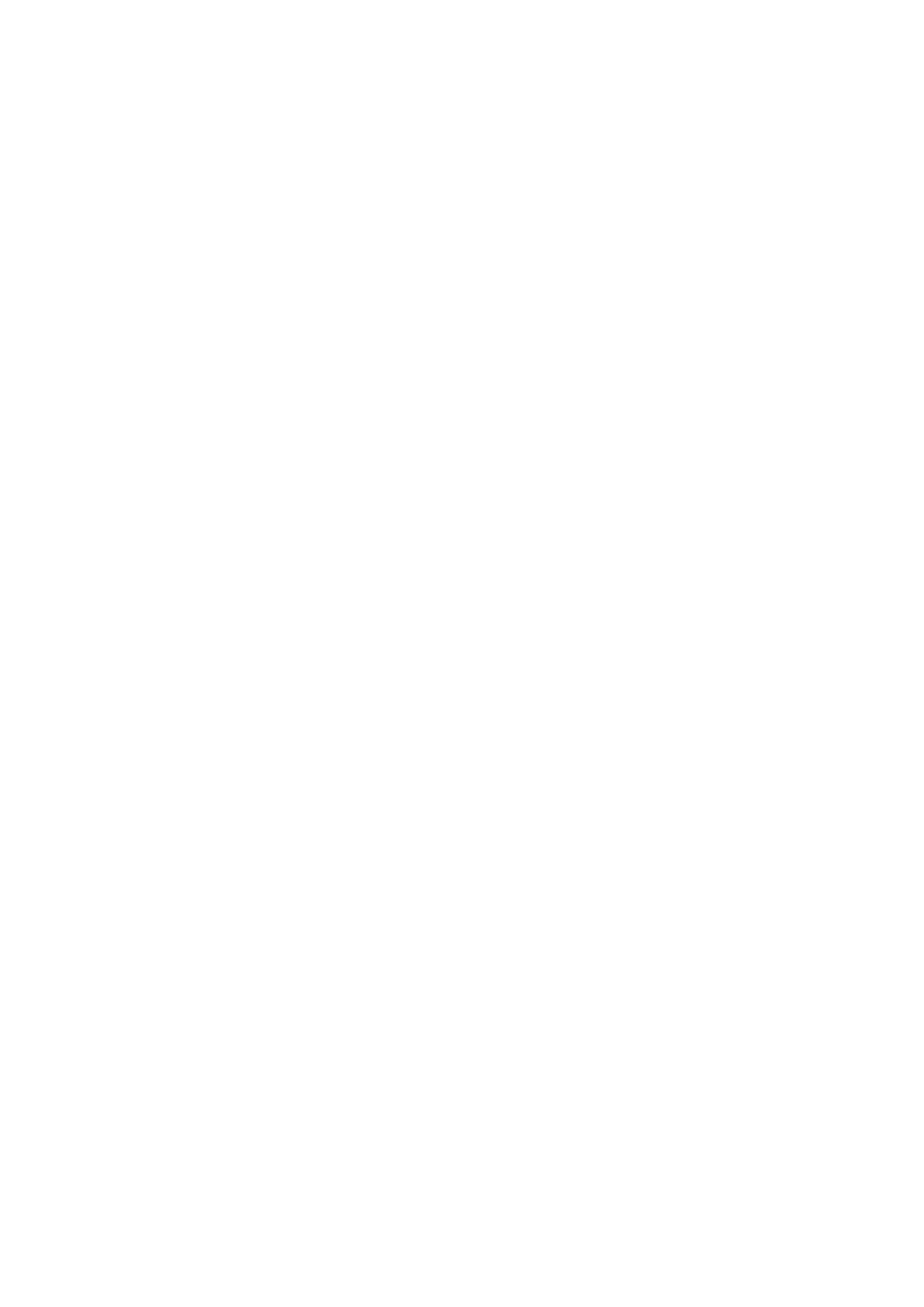

### <span id="page-4-1"></span><span id="page-4-0"></span>**1 Welcome**

Kua uru mai a hau kaha, a hau maia, a hau ora, a hau nui, Ki runga, ki raro, ki roto, ki waho Rire, rire hau…pai marire

Translation (non-literal) - Rama Ormsby Let the winds bring us inspiration from beyond, Invigorate us with determination and courage to achieve our aspirations for abundance and sustainability Bring calm, bring all things good, bring peace… good peace.

#### **2 Apologies**

An apology from member Bob Upchurch has been received.

### <span id="page-4-2"></span>**3 Declaration of Interest**

Members are reminded of the need to be vigilant to stand aside from decision making when a conflict arises between their role as a member and any private or other external interest they might have.

#### <span id="page-4-3"></span>**4 Confirmation of Minutes**

That the Waiheke Transport Forum:

a) confirm the minutes of its ordinary meeting, held on Wednesday, 2 March 2022, as true and correct.

#### <span id="page-4-4"></span>**5 Leave of Absence**

At the close of the agenda no requests for leave of absence had been received.

#### <span id="page-4-5"></span>**6 Acknowledgements**

At the close of the agenda no requests for acknowledgements had been received.

#### <span id="page-4-6"></span>**7 Petitions**

At the close of the agenda no requests to present petitions had been received.

#### <span id="page-4-7"></span>**8 Deputations**

Standing Order 7.7 provides for deputations. Those applying for deputations are required to give seven working days notice of subject matter and applications are approved by the Chairperson of the Waiheke Transport Forum. This means that details relating to deputations can be included in the published agenda. Total speaking time per deputation is ten minutes or as resolved by the meeting.

At the close of the agenda no requests for deputations had been received.

#### <span id="page-4-8"></span>**9 Public Forum**

A period of time (approximately 30 minutes) is set aside for members of the public to address the meeting on matters within its delegated authority. A maximum of 3 minutes per item is allowed, following which there may be questions from members.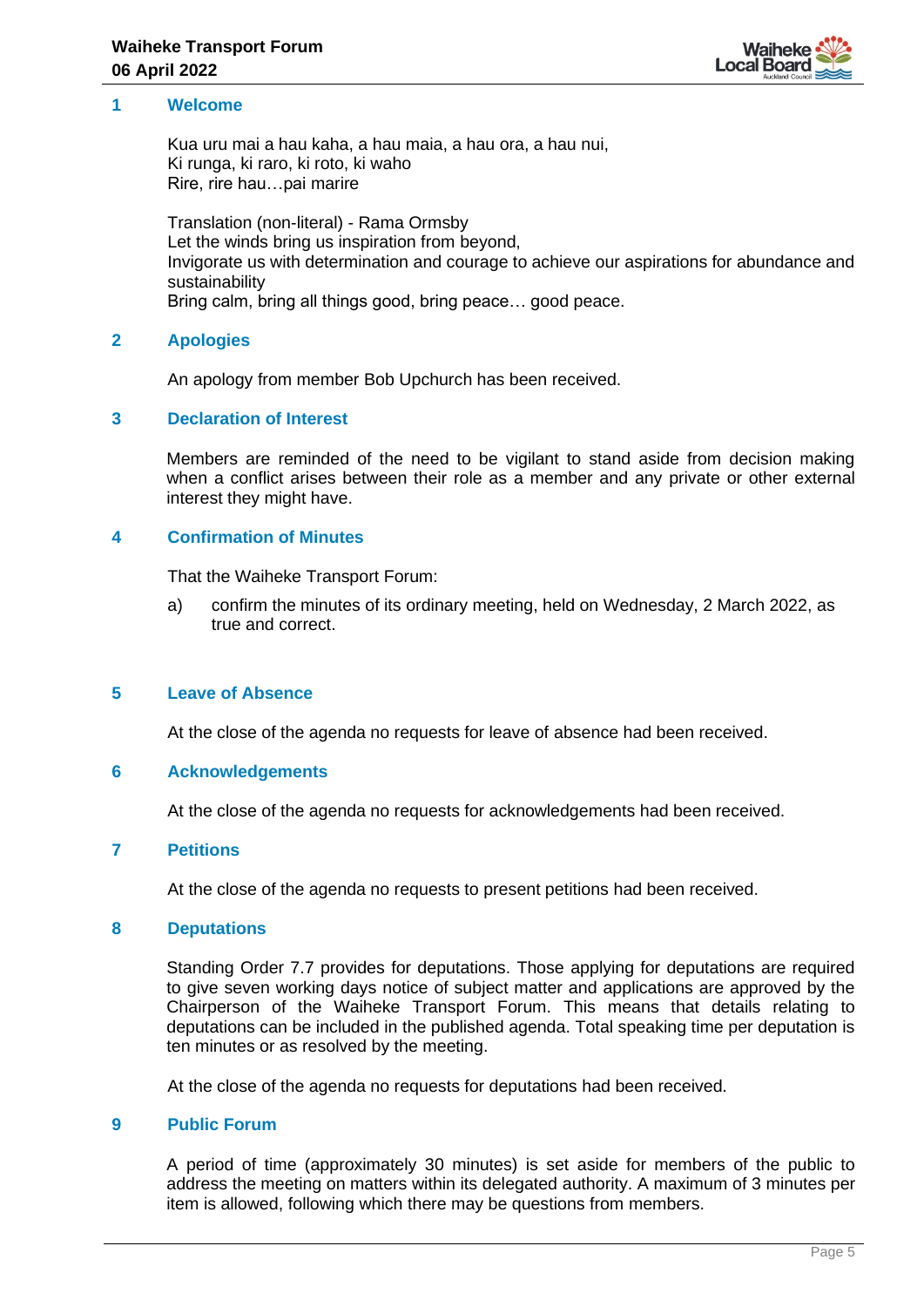At the close of the agenda no requests for public forum had been received.

### <span id="page-5-0"></span>**10 Extraordinary Business**

Section 46A(7) of the Local Government Official Information and Meetings Act 1987 (as amended) states:

"An item that is not on the agenda for a meeting may be dealt with at that meeting if-

- (a) The local authority by resolution so decides; and
- (b) The presiding member explains at the meeting, at a time when it is open to the public,-
	- (i) The reason why the item is not on the agenda; and
	- (ii) The reason why the discussion of the item cannot be delayed until a subsequent meeting."

Section 46A(7A) of the Local Government Official Information and Meetings Act 1987 (as amended) states:

"Where an item is not on the agenda for a meeting,-

- (a) That item may be discussed at that meeting if-
	- (i) That item is a minor matter relating to the general business of the local authority; and
	- (ii) the presiding member explains at the beginning of the meeting, at a time when it is open to the public, that the item will be discussed at the meeting; but
- (b) no resolution, decision or recommendation may be made in respect of that item except to refer that item to a subsequent meeting of the local authority for further discussion."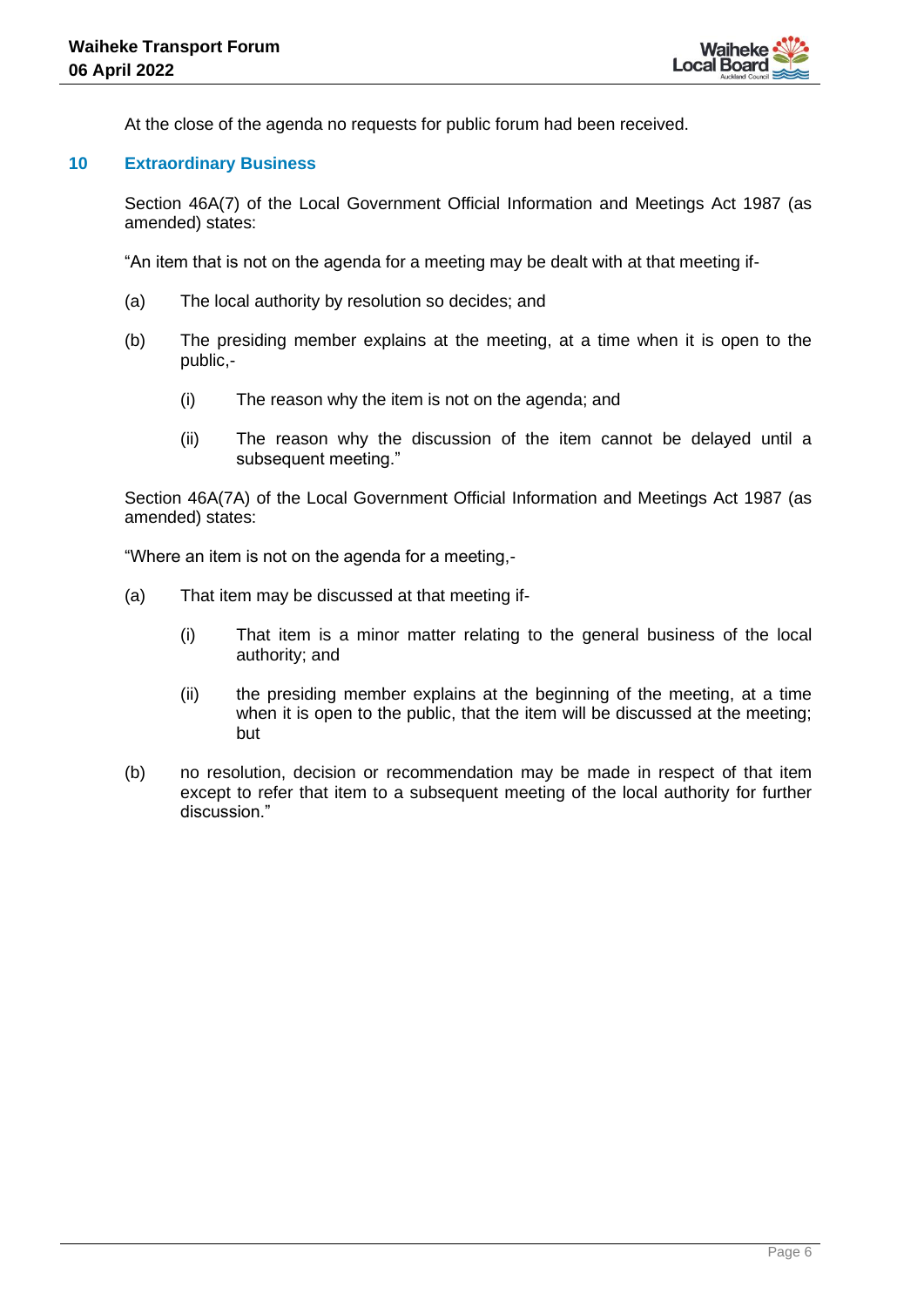

# <span id="page-6-0"></span>**Auckland Transport Report - March 2022**

**File No.:** CP2022/03905

### **Te take mō te pūrongo Purpose of the report**

1. To provide the Waiheke Transport Forum with a copy of the Auckland Transport Report – March 2022 provided to the Waiheke Local Board on transport related matters in their area including the Local Board Transport Capital Fund (LBTCF), and Community Safety Fund (CSF).

### **Whakarāpopototanga matua Executive summary**

This report covers:

2. A general summary of operational projects and activities of interest to the Waiheke Local Board.

# **Ngā tūtohunga Recommendation**

That the Waiheke Transport Forum:

a) receive the Auckland Transport March 2022 update.

# **Horopaki Context**

- 3. Auckland Transport is responsible for all of Auckland's transport services, excluding state highways. We report monthly to local boards, as set out in our Local Board Engagement Plan. This reporting commitment acknowledges the important engagement role local boards play within the governance of Auckland on behalf of their local communities.
- 4. This report updates the Waiheke Local Board on Auckland Transport (AT) projects and operations in the local board area.

# **Tātaritanga me ngā tohutohu Analysis and advice**

### **Local Board Transport Capital Fund (LBTCF)**

- 5. The LBTCF is a capital budget provided to all local boards by Auckland Council and delivered by Auckland Transport. Local boards can use this fund to deliver transport infrastructure projects that they believe are important but are not part of AT's work programme.
- 6. The current amount of funding proposed in the Regional Land Transport Plan is \$400,000 per annum.
- 7. The unspent budget of \$71,493.50 from 2020/2021 can be carried forward for the board to allocate as they see fit providing a total fund available for 2021/2022 of \$471,493.50. Auckland Transport will work with the local board to discuss and advise on the best use of the budget.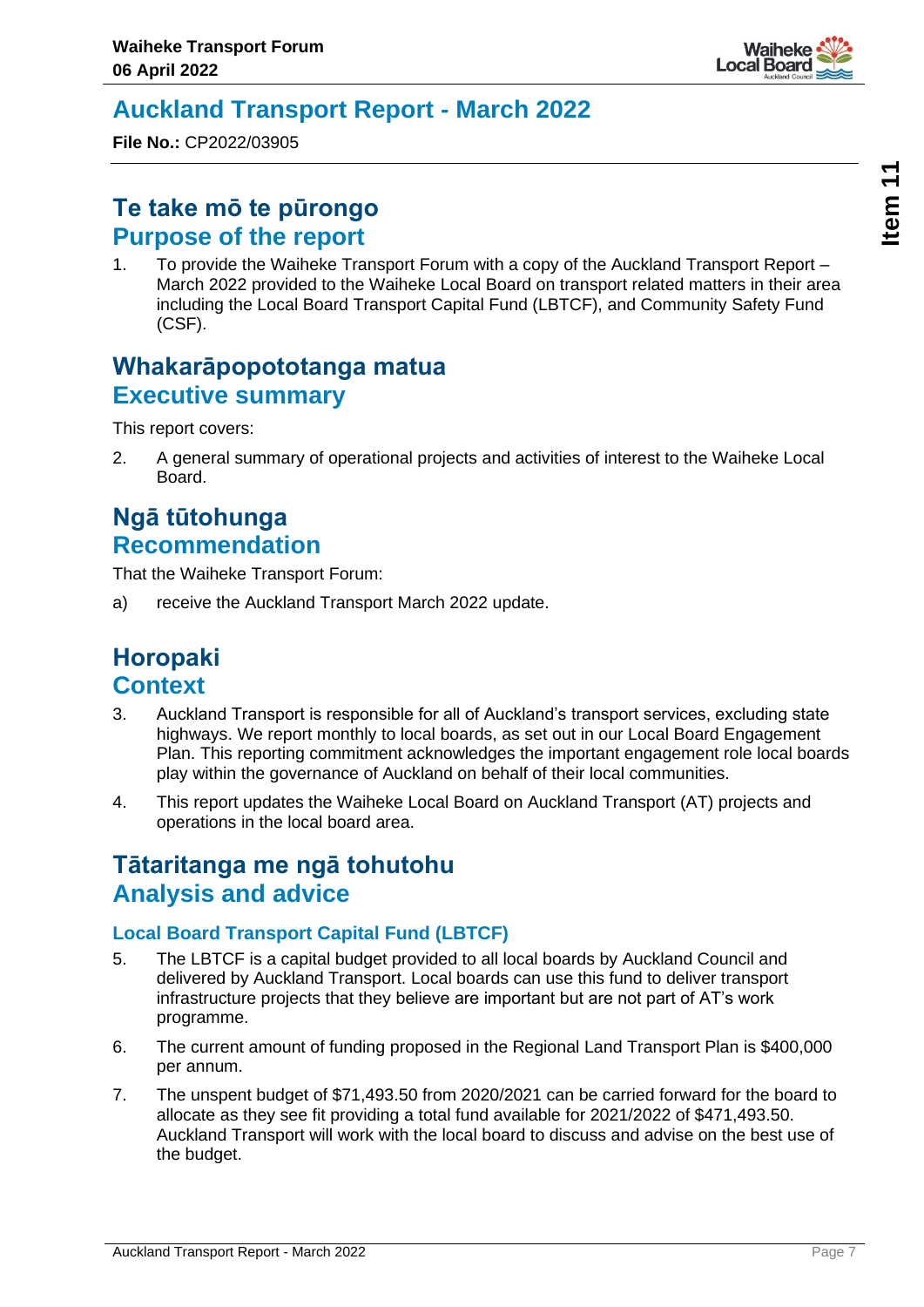

### **Community Safety Fund (CSF)**

- 8. The CSF is a capital budget established by Auckland Transport for use by local boards to fund local road safety initiatives. The purpose of this fund is to allow elected members to address long-standing local road safety issues that are not regional priorities and are therefore not being addressed by the Auckland Transport programme.
- 9. CSF funding for the design and construction for the Causeway project has been confirmed for 2021/2022, and further updates on this project will be provided to the local board in due course.
- 10. The project is presently still in the design phase, with the consent to work near the coastline and removal of trees yet to be finalised. Other design elements requiring clarification include the structures needed to support the sealed shoulder (where the current shoulder width is less than 1.5m), and typical cross-sections at key points along the length of the Causeway.
- 11. The delivery team are providing an update on the project to the local board on Wednesday 16th March.

### **Update on Auckland Transport operations:**

- 12. The table below has a general summary of projects and activities of interest to the local board with their status. Please note that:
	- All timings are indicative and are subject to change.
	- The Waiheke Operations Manager will update the local board in the event of any amendments or changes to the summaries provided for below.

| <b>Activity</b> | <b>Update</b>                                                                                                                                                                                                                                                                             |
|-----------------|-------------------------------------------------------------------------------------------------------------------------------------------------------------------------------------------------------------------------------------------------------------------------------------------|
| EV chargers     | AT is working on the approval for applications from Vector (on behalf of Electric<br>Island) for the installation of new EV charging stations in Orapiu and Onetangi.                                                                                                                     |
|                 | There is one dedicated parking space planned at Orapiu, and three dedicated parking<br>spaces on Third Avenue in Onetangi. These parking spaces will be for electric vehicle<br>use only where electric vehicles can charge and are permitted to stay for up to 4<br>hours (240 minutes). |
|                 | Waiheke has the highest number of electric vehicles per capita in New Zealand, and<br>these dedicated parking spaces will support the high and growing number of electric<br>vehicles on Waiheke, supporting efforts to lower emissions across the island.                                |
| Road            | <b>Programmed works</b>                                                                                                                                                                                                                                                                   |
| Maintenance     | March works includes routine cyclic maintenance of signs, drains and potholes.                                                                                                                                                                                                            |
|                 | <b>Watertabling cleanouts</b>                                                                                                                                                                                                                                                             |
|                 | 1. Orapiu Rd.                                                                                                                                                                                                                                                                             |
|                 | <b>Chipsealing</b>                                                                                                                                                                                                                                                                        |
|                 | 1. Oue Rd., Oneroa                                                                                                                                                                                                                                                                        |
|                 | 2. Weka Rd., Oneroa                                                                                                                                                                                                                                                                       |
|                 | 3. Onetangi Rd., Onetangi                                                                                                                                                                                                                                                                 |
|                 | 4. Beach Pde., Oneroa                                                                                                                                                                                                                                                                     |
|                 | 5. Ocean View Rd., Oneroa                                                                                                                                                                                                                                                                 |
|                 | <b>Road repairs</b>                                                                                                                                                                                                                                                                       |
|                 | 1. O'Brien Rd, Omiha/Rocky Bay.                                                                                                                                                                                                                                                           |
|                 | 2. Stop/Go traffic control. Digouts and road damage repairs– approx. 360m <sup>2</sup>                                                                                                                                                                                                    |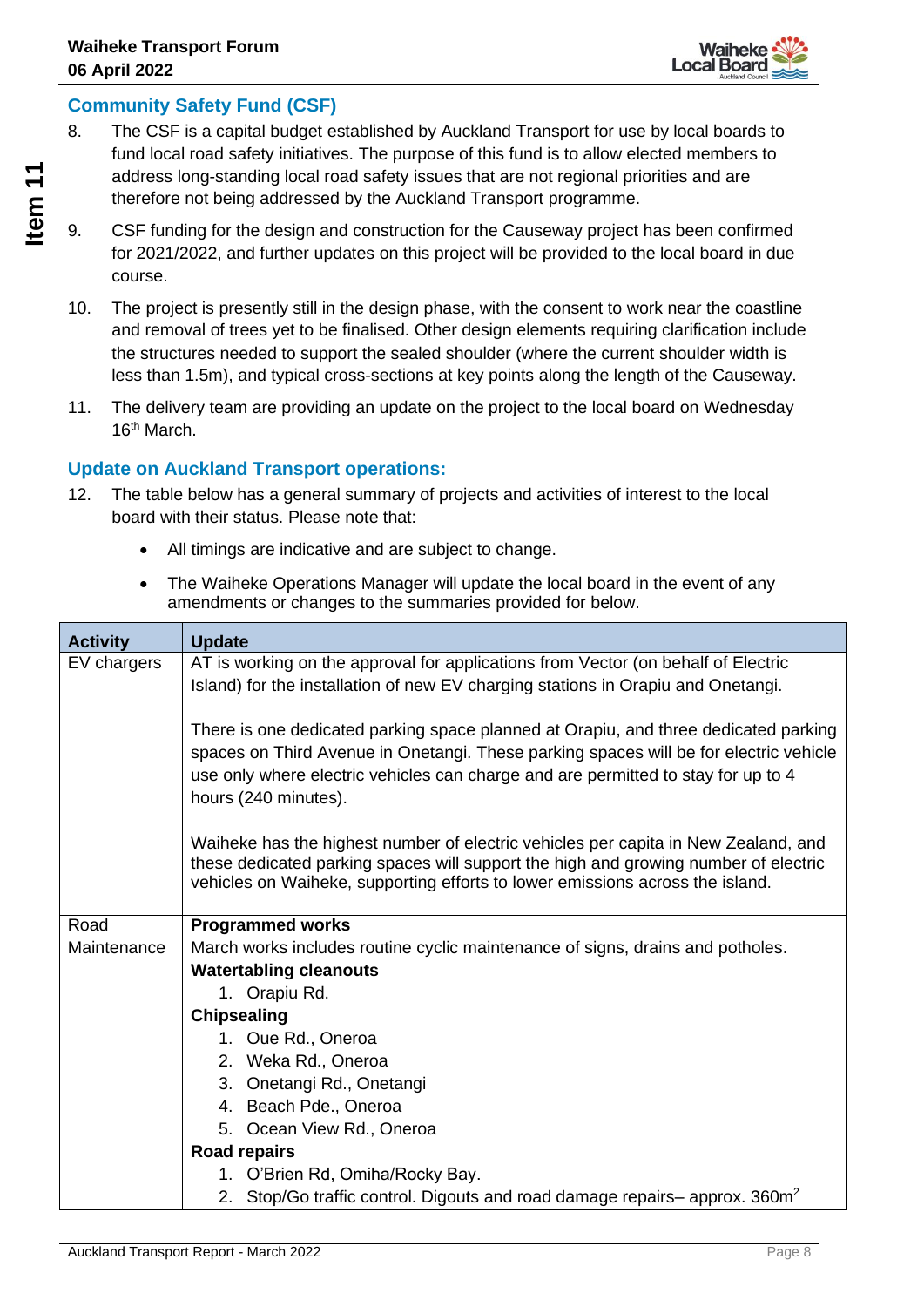

| Matiatia | <b>Owhanake Carpark</b>                                                                                                                                                                                                                                                                                                                                                                                                                 |  |
|----------|-----------------------------------------------------------------------------------------------------------------------------------------------------------------------------------------------------------------------------------------------------------------------------------------------------------------------------------------------------------------------------------------------------------------------------------------|--|
| carparks | Two Day parking limit signage outstanding. Installation crews have been affected by<br>staff shortages due to recent COVID cases. Signage will be installed at earliest                                                                                                                                                                                                                                                                 |  |
|          | opportunity.<br>$rac{4}{3}$<br>The parking limits are being implemented to provide short term parking availability<br>and increase available commuter parking. There is no cost for parking in this carpark.<br>포<br>An extended area of No Stopping At All Times on the eastern boundary is designed<br>to prohibit vehicles from parking as they currently do to ensure there is sufficient area<br>for vehicles to manoeuvre safely. |  |
|          | <b>Matiatia lower carpark</b><br>AT is underway with plans to draw up a resolution proposing to swop the current<br>Small Passenger Service Vehicle (SPSV) stand with the adjacent P15 vehicle waiting<br>area.                                                                                                                                                                                                                         |  |
|          | SPSVs tend to be unbooked taxis or shuttles waiting for a fare coming off the ferry.<br>The proposed SPSV stand will provide more visibility for people looking for a taxi or<br>shuttle. There is no time limit for these vehicles waiting on the dedicated SPSV stand,<br>drivers however are required to remain with their vehicles.                                                                                                 |  |
|          | The adjacent P15 allocation allows for a vehicle to remain unattended for 15 minutes.<br>(There are P30 parking spaces nearby if the vehicle needs or wishes to remain<br>unattended for longer).                                                                                                                                                                                                                                       |  |
|          | Separation of \$3 and \$6 Matiatia carparks<br>To provide a safer pedestrian environment in the lower carpark, it is proposed to<br>install bollards between the lower (\$3) and upper (\$6) carparks. Vehicles will no<br>longer be able to cross over between the two carparks.<br>This work is expected to be completed by the end of the month.                                                                                     |  |
| Wharves  | <b>Matiatia Wharf (main)</b>                                                                                                                                                                                                                                                                                                                                                                                                            |  |
|          | Preparations are underway for the second stage of AT's wharf renewal project at<br>Matiatia.                                                                                                                                                                                                                                                                                                                                            |  |
|          | The first round of testing has been complete which is currently being worked through<br>with the project engineer to see if the second phase can commence.                                                                                                                                                                                                                                                                              |  |
|          | A current start date of April is dependent on a critical path item currently being<br>fabricated overseas. An update will be provided as soon as the proposed start day is<br>confirmed.                                                                                                                                                                                                                                                |  |
|          | All items (pontoons, gangways, and hydraulics platforms) are being fabricated off-<br>site, and work on the new wharf will only commence once these items are ready to be<br>shipped to the site. Initial works will consist of dismantling and removing the existing<br>infrastructure, and all ferry services will temporarily relocate to the old wharf while the<br>renewal work is carried out.                                    |  |
|          | Once onsite, works are expected to take between 6-8 weeks. Some items are being<br>sourced from overseas with timeframes having to be adjusted to accommodate<br>inbound shipping schedules.                                                                                                                                                                                                                                            |  |
|          | <b>Phase one</b> $-$ the southern berth (Pier 1)<br>Pontoon replacement<br>$\bullet$<br>New hydraulic platform<br>$\bullet$                                                                                                                                                                                                                                                                                                             |  |
|          | New fixed landing platform                                                                                                                                                                                                                                                                                                                                                                                                              |  |
|          | New upper and lower gangways<br>$\bullet$                                                                                                                                                                                                                                                                                                                                                                                               |  |
|          | <b>Phase two</b> $-$ to replace the northern berth (Pier 2).                                                                                                                                                                                                                                                                                                                                                                            |  |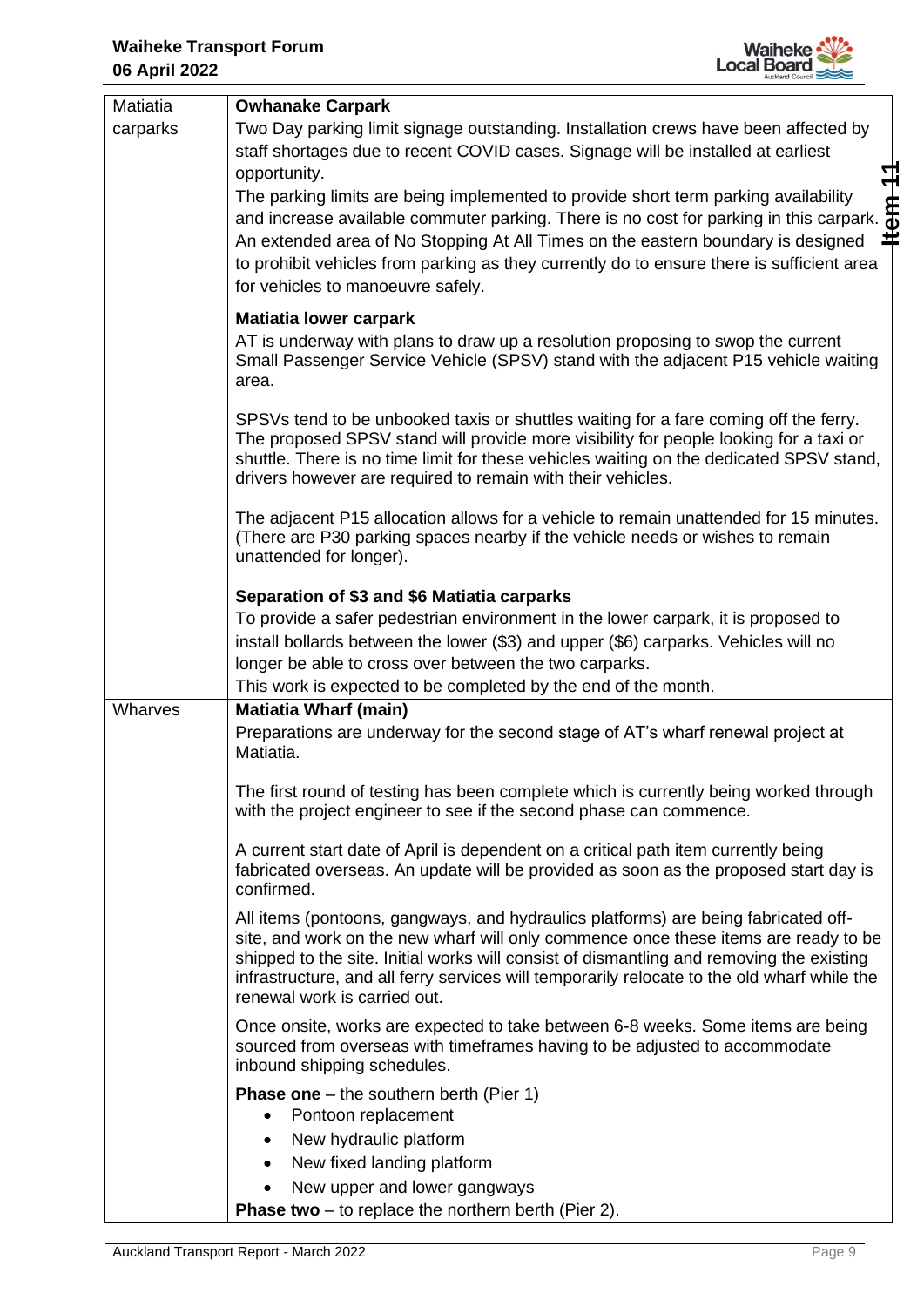

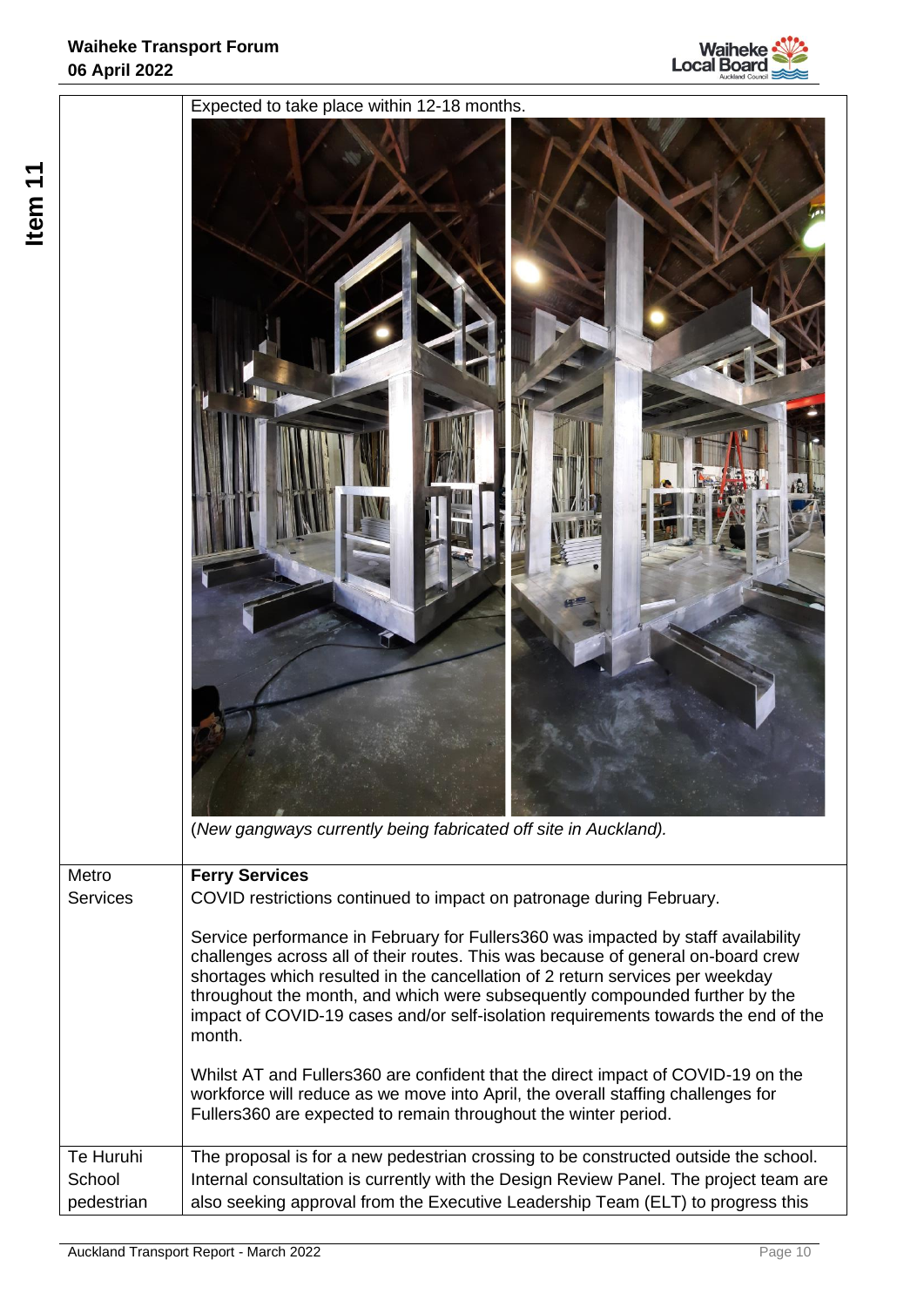

| crossing                    | project to the external consultation phase.                                                                                                                                                                                                                                                                               |
|-----------------------------|---------------------------------------------------------------------------------------------------------------------------------------------------------------------------------------------------------------------------------------------------------------------------------------------------------------------------|
|                             | Upon completion of the external consultation, the final design will be completed,<br>whereafter procurement of a suitable contractor will take place to undertake the<br>physical works.                                                                                                                                  |
| Intersection                | This project is for the construction of a new roundabout at the Donald Bruce                                                                                                                                                                                                                                              |
| upgrade -<br>Donald Bruce   | Rd/Causeway Rd/Alison Rd intersection in Surfdale.<br>a<br>G                                                                                                                                                                                                                                                              |
| Rd/Causeway<br>Rd/Alison Rd | Scope of the project includes raised Swedish speed tables, changes to the traffic<br>islands to accommodate new raised zebra crossings, footpath upgrades, pedestrian<br>crossing lighting, and new road markings and signage.                                                                                            |
|                             | The communication plan has been completed and has been submitted to the ELT<br>(Executive Leadership Team) for approval. Once approved, the communications<br>team will provide the public with notification of the project - this will include Variable<br>Message signs, letter drops, and adverts in the local papers. |
|                             | It is anticipated that construction will commence in April 2022.                                                                                                                                                                                                                                                          |
|                             | The delivery team are providing an update on the project to the local board on<br>Wednesday 16 <sup>th</sup> March.                                                                                                                                                                                                       |

### **Tauākī whakaaweawe āhuarangi Climate impact statement**

- 13. Auckland Transport engages closely with Council on developing strategy, actions and measures to support the outcomes sought by the Auckland Plan 2050, the Auckland Climate Action Plan and Council's priorities.
- 14. Auckland Transport's core role is in providing attractive alternatives to private vehicle travel, reducing the carbon footprint of its own operations and, to the extent feasible, that of the contracted public transport network.

### **Ngā whakaaweawe me ngā tirohanga a te rōpū Kaunihera Council group impacts and views**

15. The impact of the information in this report is confined to Auckland Transport and does not impact on other parts of the Council group. Any engagement with other parts of the Council group will be carried out on an individual project basis.

### **Ngā whakaaweawe ā-rohe me ngā tirohanga a te poari ā-rohe Local impacts and local board views**

16. The proposed decision of receiving the report has no local, sub-regional or regional impacts.

### **Tauākī whakaaweawe Māori Māori impact statement**

17. The proposed decision of receiving the report has no impacts or opportunities for Māori. Any engagement with Māori, or consideration of impacts and opportunities, will be carried out on an individual project basis.

### **Ngā ritenga ā-pūtea Financial implications**

18. There are no financial implications of receiving this report.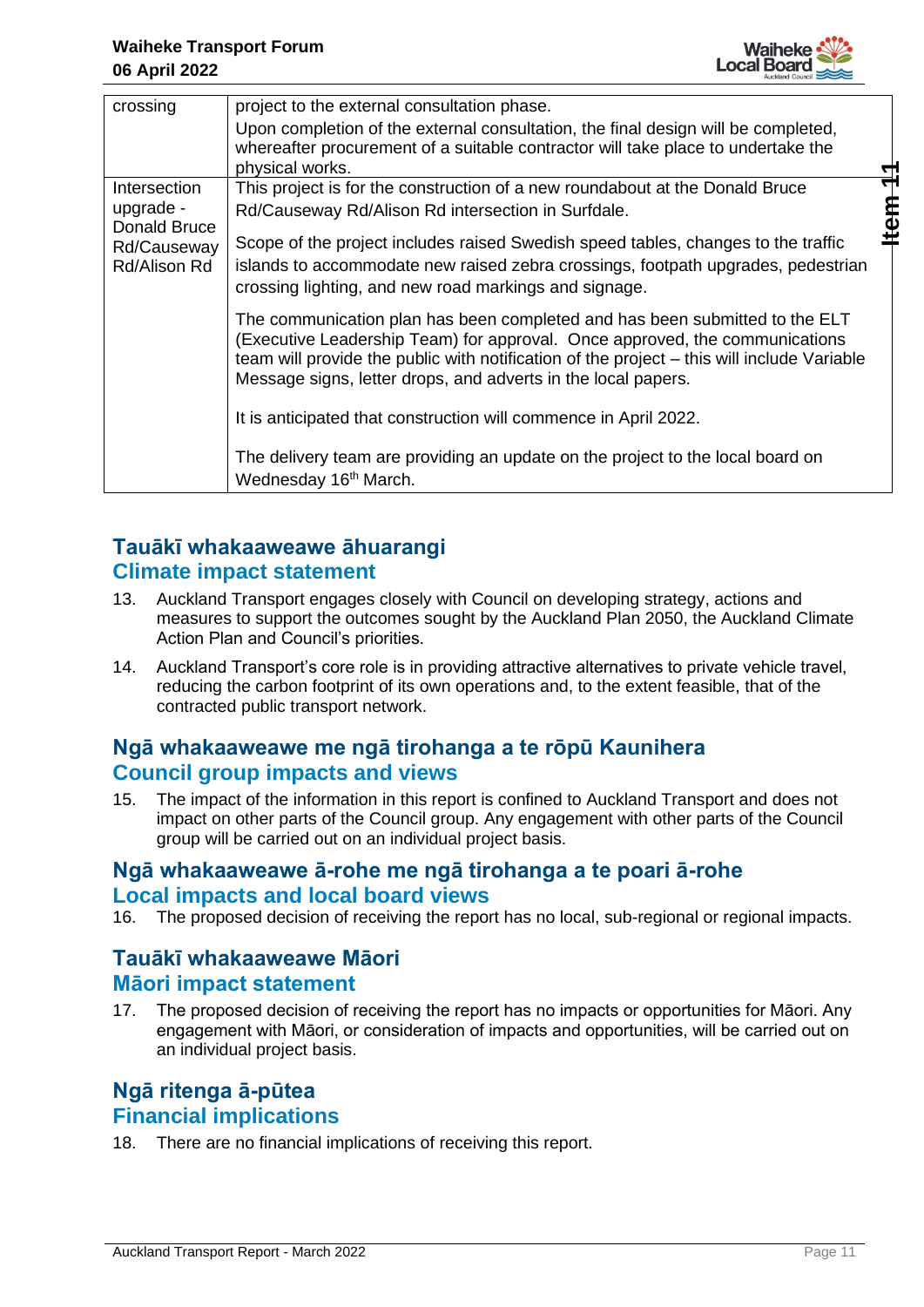

### **Ngā raru tūpono me ngā whakamaurutanga Risks and mitigations**

19. The proposed decision of receiving the report has no risks. Auckland Transport has risk management strategies in place for all their projects.

## **Ngā koringa ā-muri Next steps**

20. Auckland Transport will provide another update report to the local board at a future business meeting.

## **Ngā tāpirihanga Attachments**

There are no attachments for this report.

# **Ngā kaihaina Signatories**

| Author      | Richard La Ville – Operations Manager – Waiheke and Gulf Islands Airfields –<br><b>Auckland Transport</b> |
|-------------|-----------------------------------------------------------------------------------------------------------|
| Authorisers | John Strawbridge – Group Manager Parking Services and Compliance – Auckland<br>Transport                  |
|             | Glenn Boyd - Local Area Manager - Aotea/Great Barrier and Waiheke Local<br><b>Boards</b>                  |